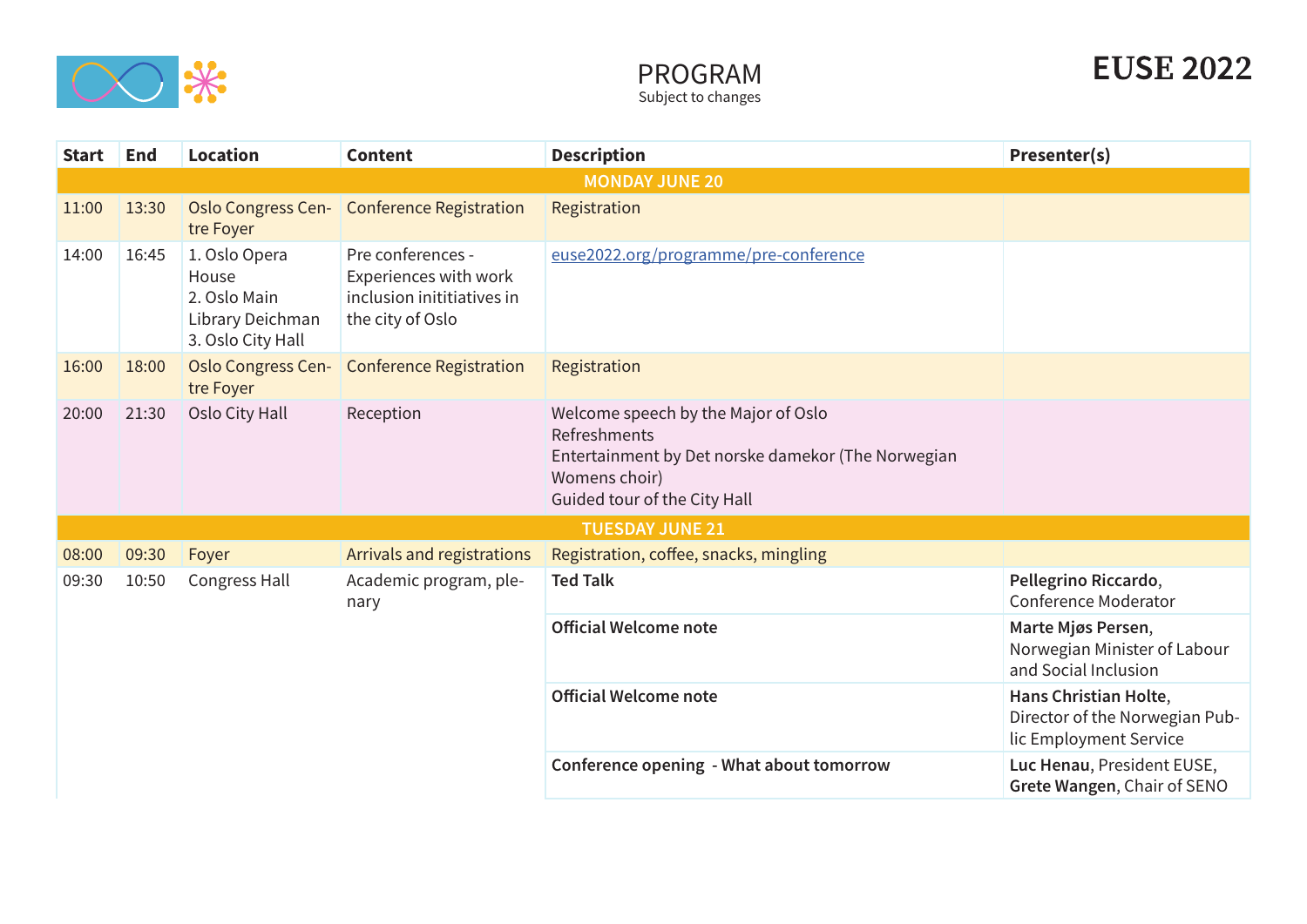|       |       |                                 |                                                                                               | Keynote 1 - From "Train-Place" to "Place-Train" - The par-<br>adigm shift in Norwegian Labour Market Measures                                                                                                                                                                                                                                                         | Yngvar Åsholt,<br>Director of the Research and<br>knowlegde Department, Nor-<br>wegian Directorate of Labour<br>and Welfare |
|-------|-------|---------------------------------|-----------------------------------------------------------------------------------------------|-----------------------------------------------------------------------------------------------------------------------------------------------------------------------------------------------------------------------------------------------------------------------------------------------------------------------------------------------------------------------|-----------------------------------------------------------------------------------------------------------------------------|
| 10:50 | 11:20 | <b>Congress Centre</b><br>Foyer | <b>Break with exhibitions</b>                                                                 | Meeting people, building networks                                                                                                                                                                                                                                                                                                                                     |                                                                                                                             |
| 11:20 | 11:30 | <b>Congress Hall</b>            | Cultural event                                                                                | Entertainment                                                                                                                                                                                                                                                                                                                                                         | Frode Vassel, Artist                                                                                                        |
| 11:30 | 13:00 | <b>Congress Hall</b>            | Academic program, ple-<br>nary                                                                | Keynote 2 - Resonance Relationships and their Relevance<br>to Supported Employment                                                                                                                                                                                                                                                                                    | <b>Bernard Pachoud,</b><br>Professor at Université de Paris                                                                 |
|       |       |                                 |                                                                                               | Keynote 3 - Mind the Gap - Everyone deserves the right to<br>aspire to the very best future in Competitive Employment                                                                                                                                                                                                                                                 | Claire Cookson,<br>Chief Executive Officer, DFN<br>Foundation/Project SEARCH,<br>UK                                         |
|       |       |                                 |                                                                                               | Keynote 4 - Innovative approaches to supporting the<br>development of employability skills of disabled young<br>people in education                                                                                                                                                                                                                                   | Ashley Ryan,<br>Director Enable Works, Scot-<br>land                                                                        |
|       |       |                                 |                                                                                               | Welcome to Oslo! The City of Oslo as inclusive Employer                                                                                                                                                                                                                                                                                                               | Rina Mariann Hansen,<br>City Councellor for Work, Inte-<br>gration and Social Services                                      |
| 13:00 | 14:30 | Foyer                           | Lunch with Competence<br>Market, mingling, rigging<br>and transition to break<br>out sessions |                                                                                                                                                                                                                                                                                                                                                                       |                                                                                                                             |
| 14:30 | 15:30 | <b>Hall A</b>                   |                                                                                               | Break out session 1.1 - Quality Guidance in Supported Employment within the Public Em-<br>ployment System in Norway. Ane Stø, Senior Advisor, Unni Andersen, Team manager, Elis-<br>abeth Harder, Senior Advisor, Maria Nyhagen, Senior Advisor, Public Employment Service,<br>Norway                                                                                 |                                                                                                                             |
|       |       | Forum                           |                                                                                               | Break out session 1.2 - Combined session:<br>a) How job coaches transitioned to a digital job coaching in times of pandemic. Laura Krauel,<br>Psychologist, Aura Foundation, Spain<br>b) The JOS-app, a digital Job crafting tool - a way to reduce challenges and barriers in the<br>workplace. Charlotte Claes, Researcher, Odisee co-University, Brussels, Belgium |                                                                                                                             |
|       |       |                                 |                                                                                               |                                                                                                                                                                                                                                                                                                                                                                       |                                                                                                                             |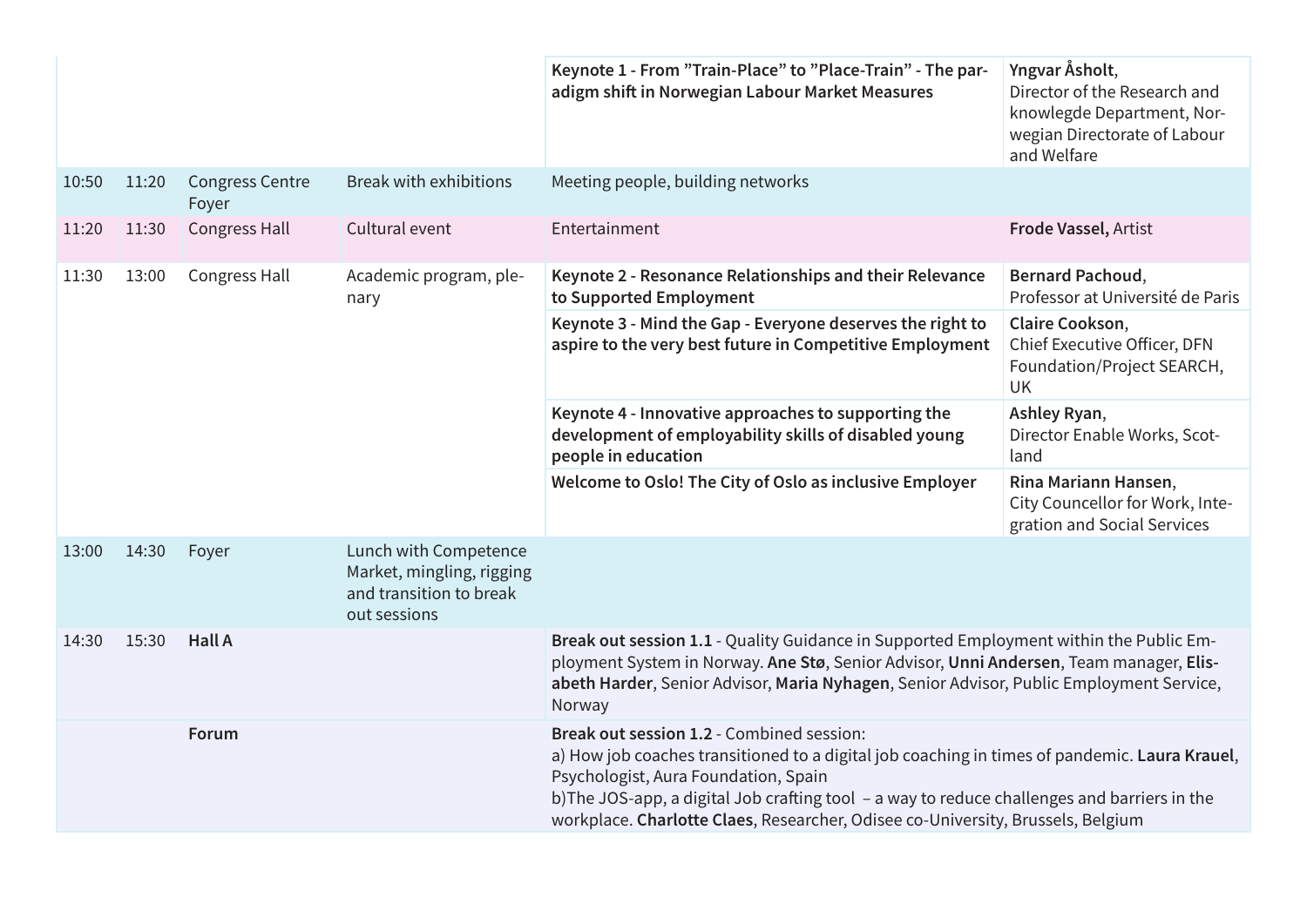|       |       | <b>Meeting room 2</b> |                               |                             | Break out session 1.3 - Implementing SE in North Macedonia. Christoph Schreiner, Head of<br>European Projects WienWork, Austria, Waltraud Schober, Austria, Head of Youth Coaching,<br>WienWork, Austria, Marina Tosheska, Local Action Group AGRO LIDER, North Macedonia                                                                                                                                                                                                                            |
|-------|-------|-----------------------|-------------------------------|-----------------------------|------------------------------------------------------------------------------------------------------------------------------------------------------------------------------------------------------------------------------------------------------------------------------------------------------------------------------------------------------------------------------------------------------------------------------------------------------------------------------------------------------|
|       |       | Meeting room 4        |                               |                             | Break out session 1.4 - Combined session:<br>a) Assessment and prevention of job deterioration in elder workers with Intellectual Disabil-<br>ity. Francisco De Borja Jordan De Urries, Researcher/Professor and Miguel Angel Verdugo,<br>PhD. Researcher/Professor, INICO, University of Salamanca, Spain<br>b) Assessing Attitudes towards People with Disabilities in the Workplace. Lucia Canha, Post-<br>doc Researcher and Celeste Simoes, Associate Professor, University of Lisbon, Portugal |
|       |       | Meeting room 1        |                               | Academic break out sessions | Break out session 1.5 - Developing SE for people with Intellectual Disabilities in Finland. Jen-<br>ni Kujansivu, Project Coordinator, Service Foundation for People with an Intellectual Disabili-<br>ty and Simo Klem, Expert Employment, Finnish Association on Intellectual and Developmen-<br>tal Disabilities, Finland                                                                                                                                                                         |
|       |       | <b>Hall B</b>         |                               |                             | Break out session 1.6 - A Lean Approach to Customized Employment. Laura Owens, Profes-<br>sor/President, TransCen Inc./University of Wisconsin Milwaukee, USA                                                                                                                                                                                                                                                                                                                                        |
|       |       | Hall C                |                               |                             | Break out session 1.7 - What about tomorrow? Personal Future Planning - the next steps of a<br>personal career. Stefan Doose, Professor for Integration and Inclusion, Potsdam University of<br>Applied Science, Germany                                                                                                                                                                                                                                                                             |
|       |       | <b>Hall D</b>         |                               |                             | Break out session 1.8 - Combined session:<br>a) Supported Education - how can school facilitate for work inclusion of youth with disabili-<br>ties? Annlaug Bragdø and May Helen Austad, Supervisors Agder County Council, Norway<br>b) SE for young people in disadvantaged situations. Deborah Burns and Dominic Mooney,<br>Senior Youth Workers, Include Youth, UK                                                                                                                                |
| 15:30 | 16:00 | Foyer                 | <b>Break with Exhibitions</b> |                             | Meeting people, building networks                                                                                                                                                                                                                                                                                                                                                                                                                                                                    |
| 16:00 | 17:00 | <b>Hall A</b>         |                               |                             | Break out session 2.1 - Combined session:<br>a) Social Work in Transition - implementing SE in Danish Employment Services. Inge Bonfils,<br>Senior Associate Professor/PhD, Copenhagen University College, Denmark<br>b) Implementation of SE in France: An Evaluative Study of 27 Services and the Skills of their<br>Employment Specialists. Marie-Gaëlle Marec, Psychologist/Phd student and<br>Bernard Pachoud, professor, University of Paris, France                                           |
|       |       |                       |                               |                             |                                                                                                                                                                                                                                                                                                                                                                                                                                                                                                      |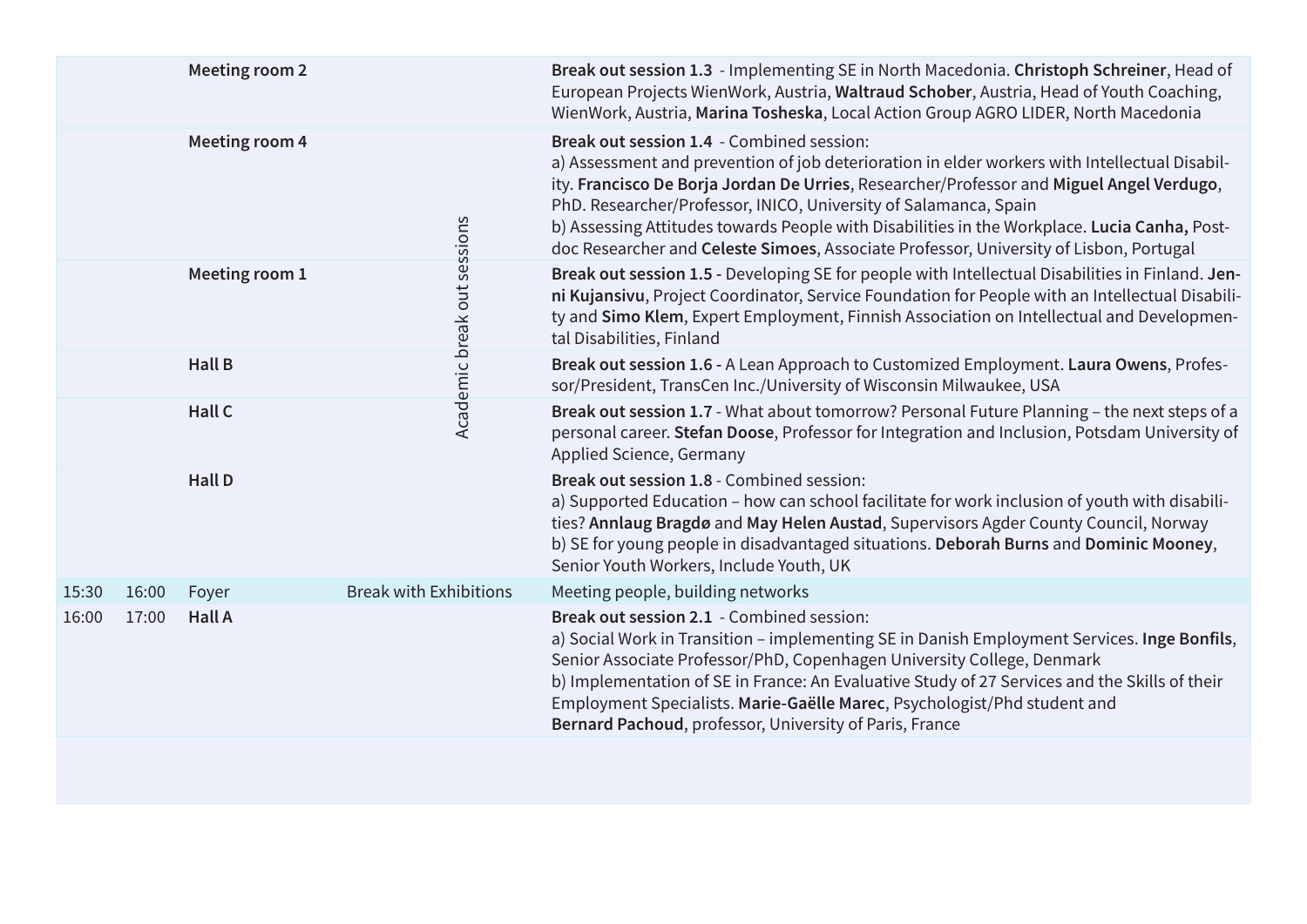|       |       | Meeting room 1        |                                                                    | Break out session 2.2 - Combined session:<br>a) "I want to be my boss". Marc Badia Muntane, Labour Inclusion Services Coordinator and<br>Saül Sanz Piqué, Project Manager of Entrepreneurship, Catalan Foundation of Down Syn-<br>drome, Spain<br>b) SE as a diversity management tool in a social enterprise team with multiple disabilities.<br>Marta Gawryluk and Dorota Składzień, the Eudajmonia Foundation, member organization<br>of the Polish Union of Supported Employment, Rafal Dziurla, Psychologist, Job Coach, Polish<br>Union of Supported Employment, Poland |  |
|-------|-------|-----------------------|--------------------------------------------------------------------|-------------------------------------------------------------------------------------------------------------------------------------------------------------------------------------------------------------------------------------------------------------------------------------------------------------------------------------------------------------------------------------------------------------------------------------------------------------------------------------------------------------------------------------------------------------------------------|--|
|       |       | <b>Meeting room 4</b> |                                                                    | Break out session 2.3 - Now Is The Time - Social Return on Investment. Claire Cookson,<br>Chief Executive Officer, DFN Project SEARCH, UK                                                                                                                                                                                                                                                                                                                                                                                                                                     |  |
|       |       | <b>Hall B</b>         |                                                                    | Break out session 2.4 - Screw it! Let's do it! How to deal with guidelines and criteria if you<br>want to put people first? Katrien Vandersteene and Frederik Verhaeghe, IPS-coaches, GTB,<br><b>Belgium</b>                                                                                                                                                                                                                                                                                                                                                                  |  |
|       |       | Hall C                |                                                                    | Break out session 2.5 - The Apt Disability Employment Gap PSP: An Employer-Facing Ap-<br>proach to Achieving Sustainable Change. Briony Williamson, Operations Manager ENABLE<br>Works, Scotland, and David Cameron, CEO, SUSE, Scotland                                                                                                                                                                                                                                                                                                                                      |  |
|       |       | <b>Hall D</b>         | Academic break out sessions                                        | Break out session 2.6 - Training of schools to embed and deliver Supported Employment<br>with students. David Stenning, SE Manager and Alicia Moyles, Head of Service, The Educa-<br>tion People, Specialist Employment Service, UK                                                                                                                                                                                                                                                                                                                                           |  |
|       |       | Meeting room 2        |                                                                    | Break out session 2.7 - #anICFwonthurt - playful introduction to the ICF as a language to<br>support the process of job coaching. Pieter Vaes and Stien Hennaert, Job Coaches, GTB,<br>Belgium                                                                                                                                                                                                                                                                                                                                                                                |  |
|       |       | Forum                 |                                                                    | Break out session 2.8 - TalentPASS - Uncover, recognize, and train capabilities. Jan Siefken,<br>Project Staff and Claus Sasse, Bundesarbeitsgemeinschaft für Unterstütze Beschäftigung<br>(BAG UB), Nadine Vennekohl and Achim Goesling, Hamburger Arbeitsassistenz, Germany                                                                                                                                                                                                                                                                                                 |  |
| 17:00 |       |                       | End of day                                                         | Free time for all!                                                                                                                                                                                                                                                                                                                                                                                                                                                                                                                                                            |  |
| 17:15 | 18:45 | Meeting room 2        |                                                                    | <b>EUSE General Meeting</b>                                                                                                                                                                                                                                                                                                                                                                                                                                                                                                                                                   |  |
| 19:30 |       | Congress Hall         | Aperitif<br>Conference Dinner<br>Entertainment by Numa<br>and band |                                                                                                                                                                                                                                                                                                                                                                                                                                                                                                                                                                               |  |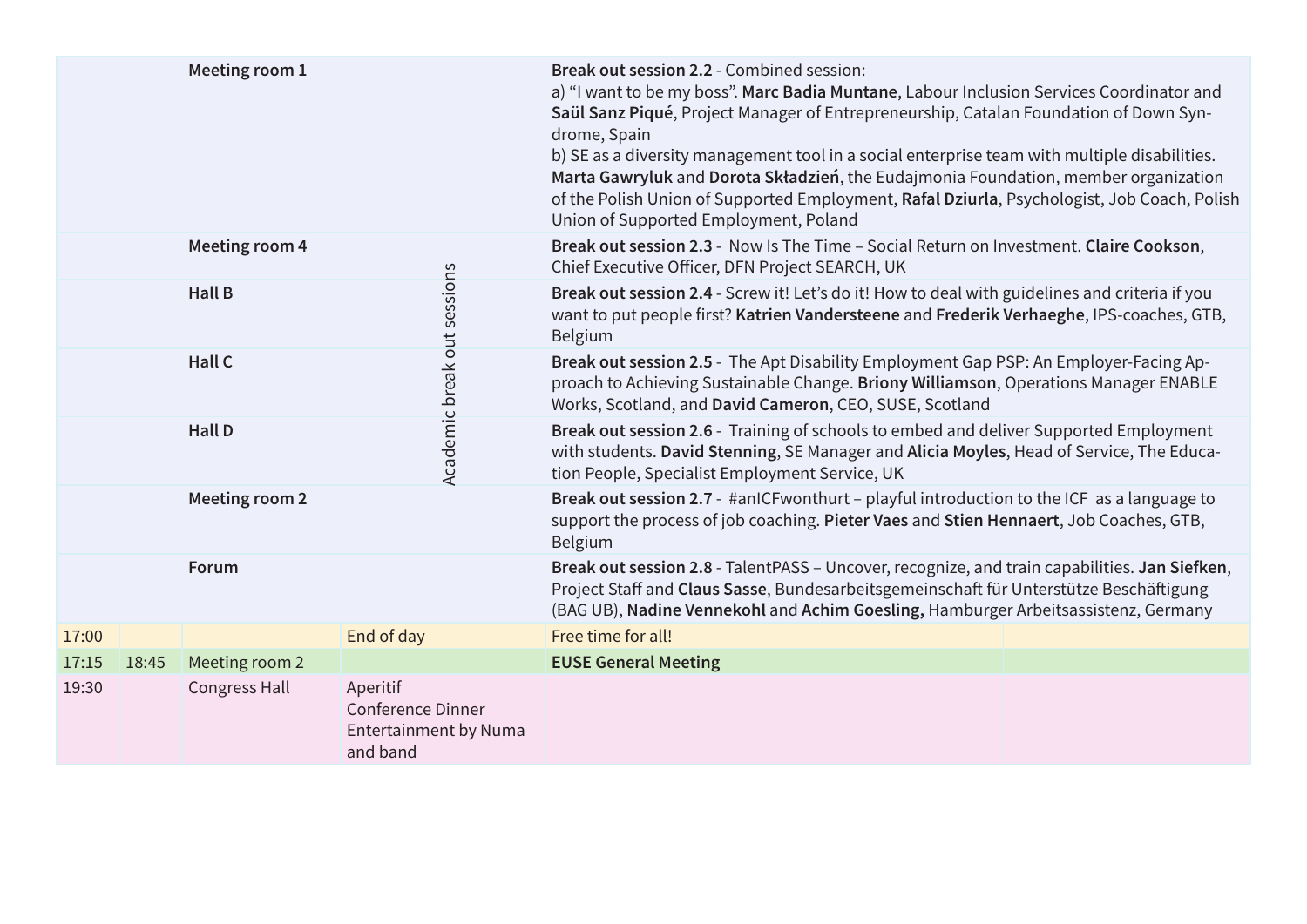|       | <b>WEDNESDAY JUNE 22</b> |                      |                               |                                                                                                                                                                                                                                                                                                                                                                                                                                                                                                                                                                     |                                                                                                      |  |
|-------|--------------------------|----------------------|-------------------------------|---------------------------------------------------------------------------------------------------------------------------------------------------------------------------------------------------------------------------------------------------------------------------------------------------------------------------------------------------------------------------------------------------------------------------------------------------------------------------------------------------------------------------------------------------------------------|------------------------------------------------------------------------------------------------------|--|
| 08:00 | 09:00                    | Foyer                | Registration                  | Registration, coffee, snacks, mingling                                                                                                                                                                                                                                                                                                                                                                                                                                                                                                                              |                                                                                                      |  |
| 09:00 | 10:30                    | <b>Congress Hall</b> | Academic program,<br>plenary  | Good morning!<br>Keynote 5 - Downs syndrome, no obstacle. How a job gives<br>a meaningful life                                                                                                                                                                                                                                                                                                                                                                                                                                                                      | Svein Andre Hofsø, Actor,<br>dancer, presenter, lecturer and<br>frelance reporter                    |  |
|       |                          |                      |                               | Keynote 6 - Thrown on the scrap heap and given no hope!                                                                                                                                                                                                                                                                                                                                                                                                                                                                                                             | Steve Mills, Director of IT/Am-<br>bassador for Inclusion, DPD UK,<br><b>Transport and Logistics</b> |  |
|       |                          |                      |                               | Keynote 7 - What about tomorrow?<br>Personal Future Planning - creating an enabling space and<br>pathway for a personal career                                                                                                                                                                                                                                                                                                                                                                                                                                      | Stefan Doose, Professor for<br>Integration and Inclusion, Pots-<br>dam University, Germany           |  |
| 10:30 | 11:30                    | Foyer                | <b>Break with Exhibitions</b> |                                                                                                                                                                                                                                                                                                                                                                                                                                                                                                                                                                     |                                                                                                      |  |
| 11:30 | 12:30                    | <b>Hall A</b>        |                               | Break out session 3.1 - Selling the Skills of Talented People: An Innovative Evidence Based<br>Model for Supported Employment. Sean Wiltshire, Chief Executive Officer, Avalon Employ-<br>ment Inc., Canada                                                                                                                                                                                                                                                                                                                                                         |                                                                                                      |  |
|       |                          | <b>Hall B</b>        |                               | Break out session 3.2 - SE for refugees and immigrants in two Oslo city districts.<br>Carine Bakken, Head of Department, Ullensaker PES and Runar S. Leiren, Supervisor,<br>Grünerløkka PES, Norway                                                                                                                                                                                                                                                                                                                                                                 |                                                                                                      |  |
|       |                          | Meeting room 4       | Academic break out sessions   | Break out session 3.3 - Combined session:<br>a) Start To Can, a better transition from school to work for young people with disabilities<br>using a user designed web tool. Patrick Ruppol, Expert and Nele Hulsesmans, Specialist in<br>Transition from school to work, GTB, Belgium<br>b) MYWAY: The Smart Application for an Interactive & Continuous Rehabilitation Process.<br>Ophir Peleg, Director of International Development, Hagar Aloush, Chief Rehabilitation Offi-<br>cer, Tal Neuberger, Director of Supported Employment, Shekulo Tov Group, Israel |                                                                                                      |  |
|       |                          | Hall C               |                               | Break out session 3.4 - Combined session:<br>a) Employment, Participation, Autonomy - New Approaches for SE. Theresa Klose, Job<br>Coach/Concept Developer and Andrea Seeger, Employment Specialist Supported Education/<br>Manager of Access, Inklusion im Arbeitsleben GmbH, Germany<br>b) Canada's Cutting Edge SE Initiatives. Annette Borrows, President and Joanna Goode, CASE<br><b>Canadian Association For Supported Employment</b>                                                                                                                        |                                                                                                      |  |
|       |                          | Meeting room 1       |                               | Break out session 3.5 - Combined session:<br>a) Reconnect - Networks of Danish Psychosocial Services to enhance SE for Young Adults<br>with less severe Mental Health problems. Julia Salado-Rasmussen, Reader and Inge Bonfils,<br>Senior associate professor, University College Copenhagen, Denmark                                                                                                                                                                                                                                                              |                                                                                                      |  |